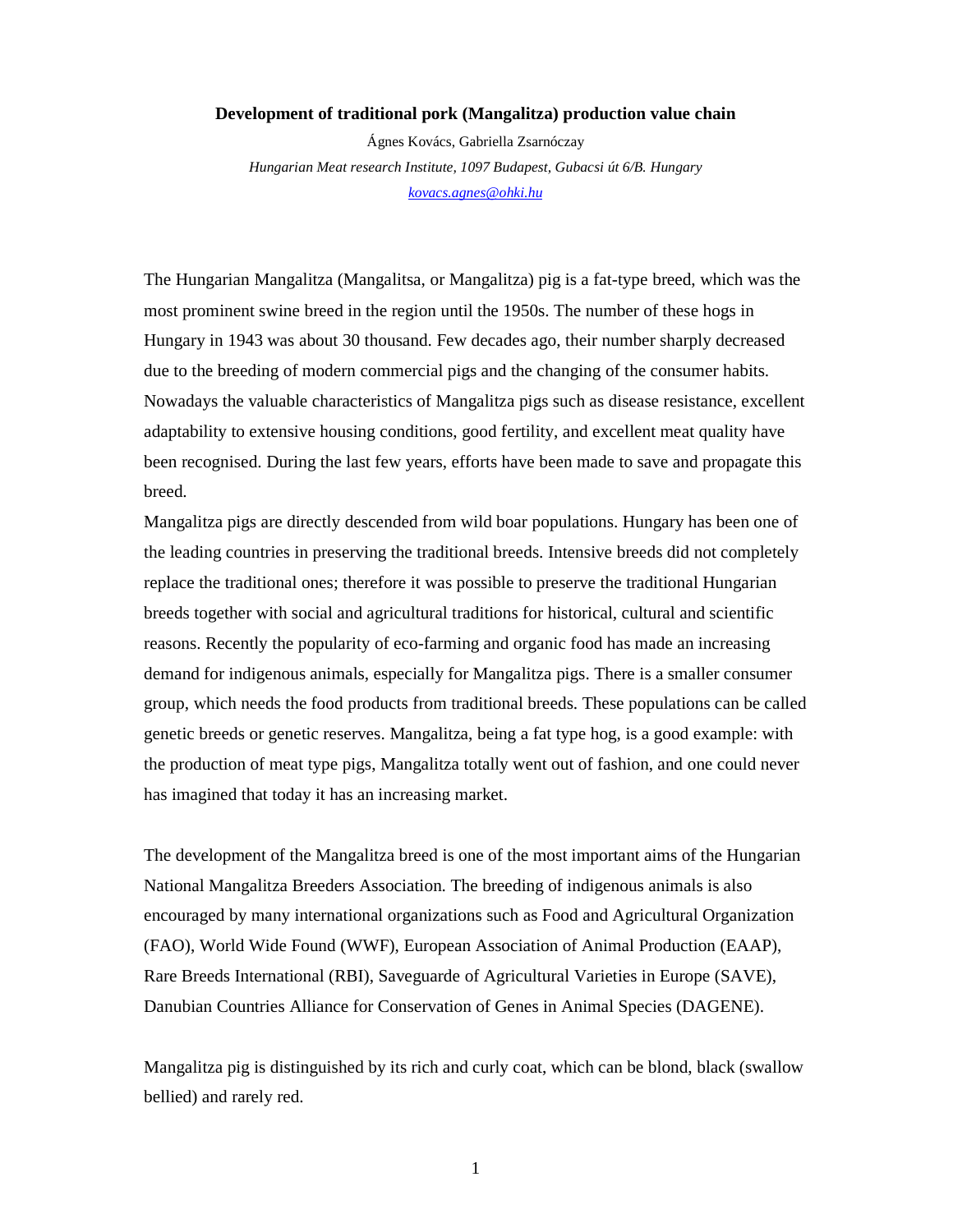The *blond Mangalitza* is the most popular one, it has an excellent feed conversion property, can be reared extensively or also in-door. It is good for fat and meat production, too. More variations are known, because the races were influenced by the various nutrition and housings. It is very resistant to the severe climate conditions; its feed can be very cheap and is very well adapted to the conditions of the Carpathian basin.

The *red Mangalitza* derives from the blond and the curly haired "szalontai" pig. It can reach higher weight and is more productive than the blond one.

The *swallow bellied* is originated from the crossbreeding of blond and black Mangalitza. Its belly is blond and its back is black. It has a smaller body size but it is more productive than the blond pig.

The black Mangalitza was characteristic for the south part of Hungary. It was formed from "szerémségi" black pig and blond Mangalitza. It was more resistant but less productive than the blond one; it disappeared at the first part of the XX century.

The wild Mangalitza, a crossing of blond Mangalitza and wild boar, was very rare and was predominant in the mountains.

In 1870, Mangalitza farms were formed in Budapest and Győr. In 1895, the pig plague appeared, which lasted 20 years and caused the death of 4,5 million animals of which 95% were Mangalitza. After this period, western breeds were imported to Hungary. These animals did not need extensive breeding but only the in-door housing. The consumers' need was changed from fat to meat. After a long breeding period, between 1920 and 1960, meat type breed called Hungarian large white was "created". The large white dominates the national pig production (60%). At the end of the  $XX<sup>th</sup>$  century the consumers need for lean meat sharply increased.

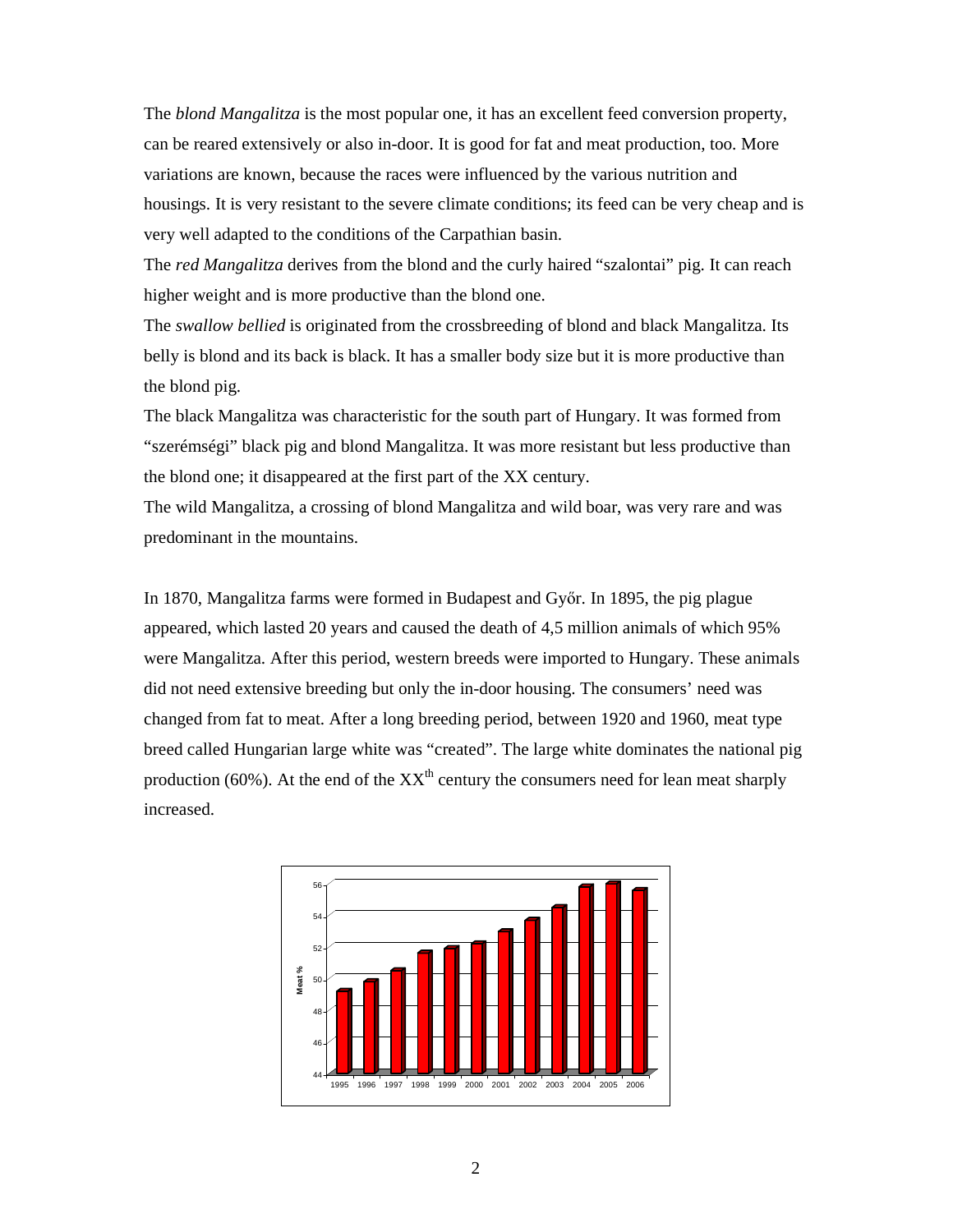**Fig. 1**: The change in lean meat content of pigs

The average lean meat content of Hungarian pigs is at present about 55%, as generally known, excessive values induce unfavourable sensory properties.

Nowadays the renaissance of Mangalitza breed can be observed in Hungary. Some farmers believe in the outstanding qualities of the meat and in the increase of the conscious consumers demand.

The comparison of some characteristics of Mangalitza and large white meat type pigs can be seen in Table 1.

| <b>Characteristics</b>  | <b>Mangalitza</b> | Hungarian large white |
|-------------------------|-------------------|-----------------------|
| Breeding period (month) | 13                | 6                     |
| Slaughter weight (kg)   | 130               | 100                   |
| Reproduction            | 6                 | 8                     |
| Fat thickness (mm)      | 40                | 20                    |
| Muscle thickness (mm)   | 28                | 46                    |
| Lean meat $(\%)$        | 37                | 52                    |

**Table 1**: Comparison of slaughter characteristics

The breeding of traditional animals is still unprofitable. Native Mangalitza in open house rearing is characterized by slow growing and fattening and its slaughter weight is also higher. It can easily survive the hard climate and nature conditions. Due to the extensive breeding it has a very tasty meat and fat.

The chemical composition of the Mangalitza and Large white meat is shown in Table 2.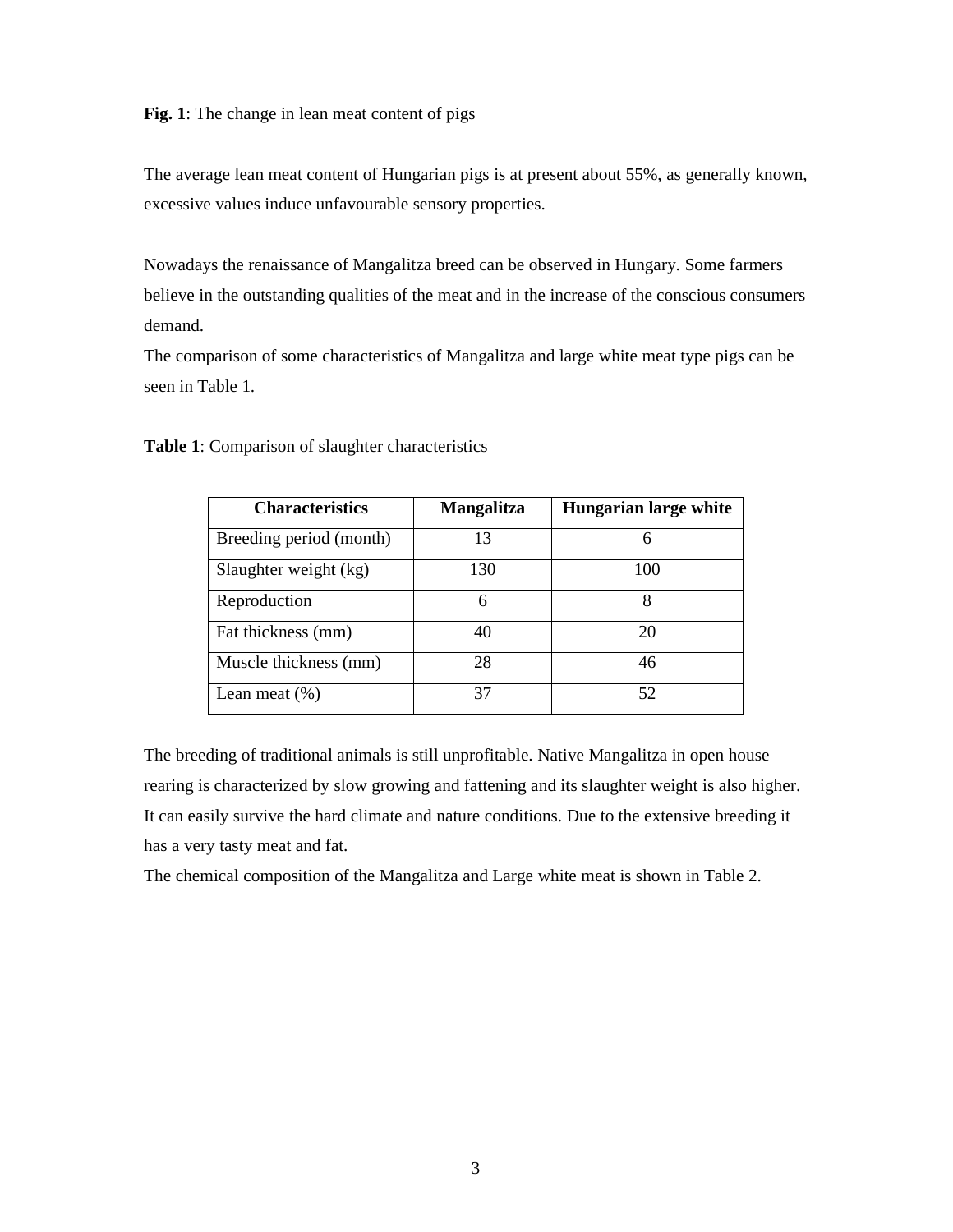**Table 2**: Chemical composition

| <b>Properties</b>              | <b>Mangalitza</b> | Hungarian large white |
|--------------------------------|-------------------|-----------------------|
| Protein $(\%)$                 | 23,8              | 24,4                  |
| Intramuscular fat (%)          | 9,7               | 4,2                   |
| Cholesterol $(mg/100 g)$       | 52                | 51                    |
| Vitamin A $(\mu g/100 g)$      | 850               | 501                   |
| Vitamin $B_2$ ( $\mu$ g/100 g) | 180               | 140                   |
| Iron $(\mu g/100 g)$           | 1000              | 750                   |
| Zinc $(\mu$ g/100 g)           | 2900              | 1900                  |

There is no difference between protein contents, but the fat content of Mangalitza is double that of the large white one. There is no difference in cholesterol level; however, owing to the long fattening period the vitamins and minerals have enough time to accumulate in the Mangalitza tissues. The latter ones are of crucial importance for human health and represent an added value to the Mangalitza meat and meat products, creating a competitive advantage compared to the commercial food products.

The cooking (frying) loss is less for Mangalitza, and the shear force is also lower. This means that the Mangalitza meat is more tender and softer. The colour of Mangalitza (instrumental colour measurement) is darker and more intense (due to its higher iron content). The sensory attributes can be seen below (Fig. 2).



**Fig. 2**: Sensory evaluation of grilled meat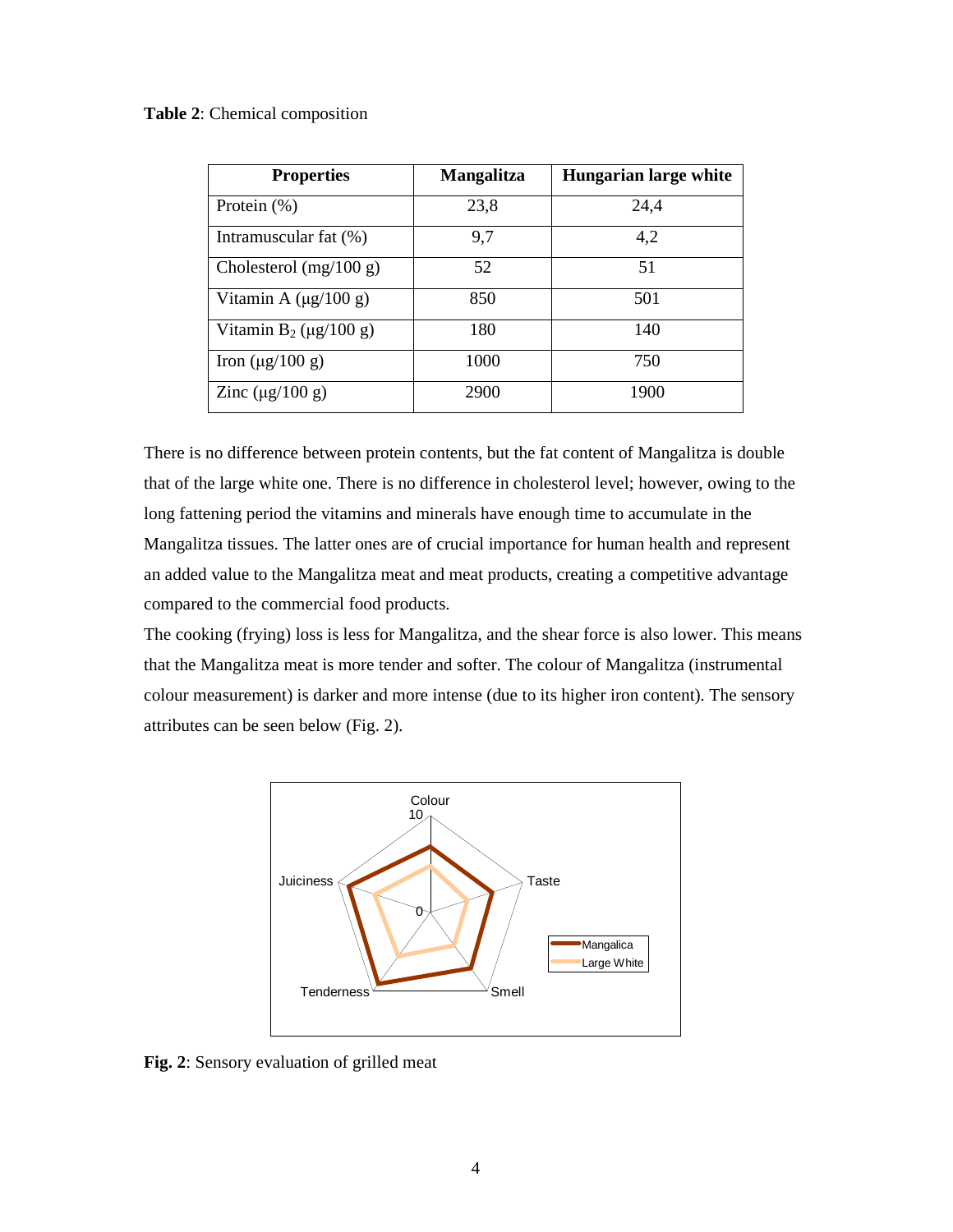The colour of grilled Mangalitza meat is darker; it is more tasteful, palatable, tender and juicy and has a more pleasant smell than the Hungarian large white. Moreover, they hadn't got the unpleasant off-flavour regularly occurring with the control samples.

During the culinary preparations, the fat content of the Mangalitza meat can be partly or totally discarded. There are also meat parts like shank, shoulder and ribs, which are prepared (cooked) together with their fat.

The Mangalitza meat and fat does not contain less cholesterol than any other pig types. Cholesterol is the natural component of each cell. Cholesterol is the base of vitamin D and steroid hormones. Also human organism produces cholesterol. The cholesterol content of meat is relatively low (50-90 mg/100 g) compared with other foods like liver (200-900 mg/100 g), egg yolk (1190 mg/100 g) or brain (3000 mg/100 g).

We can state that extensively reared Mangalitza pig is suitable for the manufacture of organic meat products. The fresh meat as a retail cut can be a product itself. The value added, special quality and traditional Mangalitza meat products have an increasing market; they are present more frequently on the shelves of the markets.

Starting with the Mangalitza value chain from the farmers, the Primagro Blond and Red Mangalitza Breeding Farm, Kozárd and the Hortobágy non-profit Company for Nature Conservation and Gene Preservation must be mentioned.

The Hortobágy National Park, established in 1973, became part of the World Cultural Heritage. Organic farming in Hortobágy started in 1992; where beside Mangalitza other traditional species can be found, such as Hungarian Gray cattle, Racka sheep, Buffalo, Nonius breed of Hungarian race horses etc.

The farm of Kozárd and the blond Mangalitza stock breeding was founded in 2000. On 2001 Farmer Expo Kozárd won the prize of "The most beautiful reared boar of the Expo" and the second prize for Mangalitza stock farm.

From Mangalitza special organic meat and meat products can be manufactured. These are mainly regional or local products. When we talk about special Hungarian regional products, we use the word "Hungaricum". Hungaricums include not only foods but also other products made by famous Hungarian companies or persons, such as Rubic's cube, Biro's pen, Hungarian winter salami, porcelain of Herend and others.